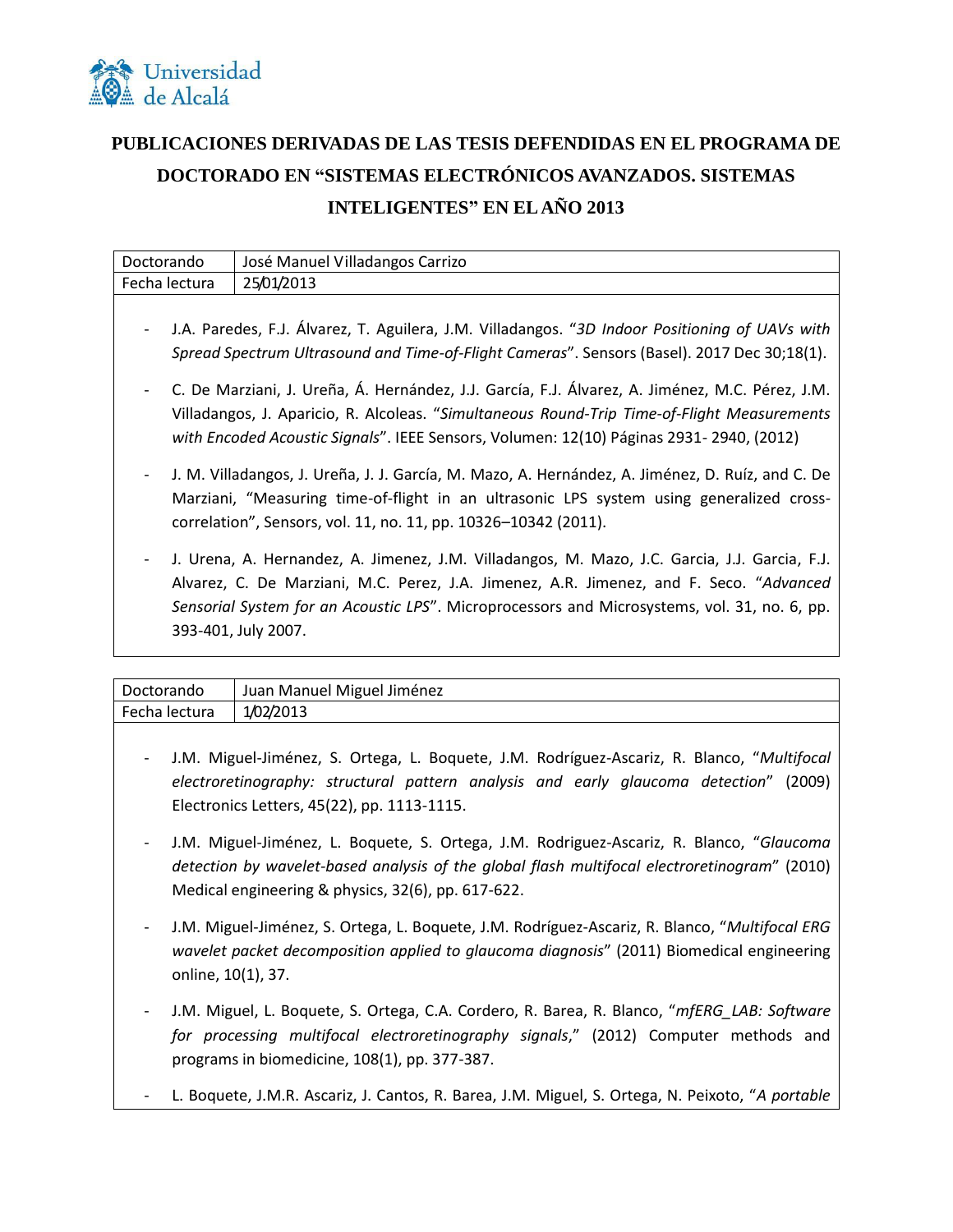

*wireless biometric multi-channel system*," (2012). Measurement, 45(6), pp. 1587-1598.

- L. Boquete, J.M. Miguel-Jiménez, S. Ortega, J.M. Rodríguez-Ascariz, C. Pérez-Rico, R. Blanco, "*Multifocal electroretinogram diagnosis of glaucoma applying neural networks and structural pattern analysis*" (2012) Expert Systems with Applications, 39(1), pp. 234-238.
- L. De Santiago, A. Fernández, R. Blanco, C. Pérez-Rico, J.M. Rodríguez-Ascariz, R. Barea, J.M. Miguel-Jiménez and L. Boquete, "*Improved measurement of intersession latency in mfVEPs*" (2014) Documenta Ophthalmologica, 129(1), pp. 65-69.
- J.M. Miguel-Jiménez, R. Blanco, L. De-Santiago, A. Fernandez-Rodríguez, J.M. Rodriguez-Ascariz, R. Barea, J.L. Martín-Sánchez, C. Amo, E. Sánchez-Morla, L. Boquete, "*Continuouswavelet-transform analysis of the multifocal ERG waveform in glaucoma diagnosis*" (2015) Medical & biological engineering & computing, 53(9), pp. 771-780.
- L. De Santiago, A. Klistorner, M. Ortiz, A.J. Fernández-Rodríguez, J.R. Ascariz, R. Barea, J.M. Miguel-Jiménez, Boquete, "*Software for analysing multifocal visual evoked potential signal latency progression*" (2015) Computers in biology and medicine, 59, pp. 134-141.
- A. Fernández, L. De Santiago, R. Blanco, C. Pérez-Rico, J.M. Rodríguez-Ascariz, R. Barea, J.M. Miguel-Jiménez, J.R. García-Luque, M. Ortiz del Castillo, E.M. Sánchez-Morla, L. Boquete, "*Filtering multifocal VEP signals using Prony's method*" (2015) Computers in biology and medicine, 56, pp. 13-19.
- L. De Santiago, M.O. del Castillo, R. Blanco, R. Barea, J.M. Rodríguez-Ascariz, J. M., Miguel-Jiménez, E.M. Sánchez-Morla, L. Boquete "*A signal-to-noise-ratio-based analysis of multifocal visual-evoked potentials in multiple sclerosis risk assessment*" (2016) Clinical Neurophysiology, 127(2), pp. 1574-1580.

| Doctorando    | - Alvaro González Arroyo |
|---------------|--------------------------|
| Fecha lectura | 22/02/2013               |

- Á. González, Luis M. Bergasa, Javier Yebes, "*Text Detection and Recognition on Traffic Panels from Street-level Imagery Using Visual Appearance*", IEEE Transactions on Intelligent Transportation Systems (ISSN: 1524-9050), Vol: 15, Nº: 1, pp: 228-238, 2014
- Á. González, L. M. Bergasa, "*A Text Reading Algorithm for both Natural and Born-Digital Images*", Image and Vision Computing (ISSN: 0262-8856), Vol: 31, Nº: 3, pp: 255-274, 2013
- Á. González, M. A. Garrido, D. F. Llorca, M. Gavilán, J. Pablo Fernández, I. Parra, P. F. Alcantarilla, F. Herranz, L. M. Bergasa, M. A. Sotelo and P. Revenga, "*Automatic Traffic Signs and Panels Inspection System using Computer Vision*", IEEE Transactions on Intelligent Transportation Systems (ISSN: 1524-9050), Vol: 12, Nº 2, pp: 485-499, 2011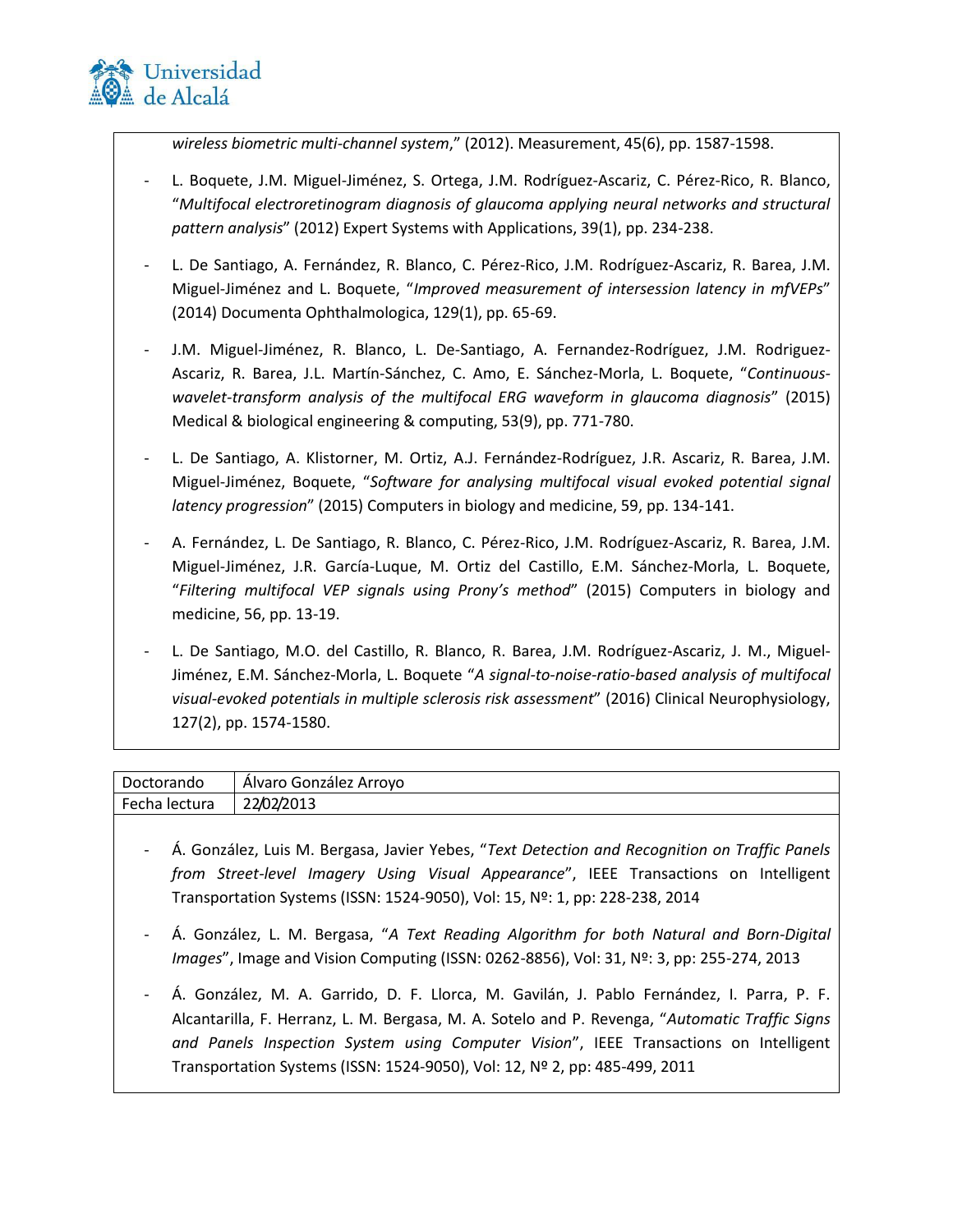

| Doctorando               | Enrique García Núñez                                                                                                                                                                                                                            |
|--------------------------|-------------------------------------------------------------------------------------------------------------------------------------------------------------------------------------------------------------------------------------------------|
| Fecha lectura            | 14/04/2013                                                                                                                                                                                                                                      |
|                          | E. García, J. A. Paredes, F.J. Álvarez, M.C. Pérez, J. J. García, "Spreading sequences in active<br>sensing: A review", Signal Processing. Vol. 106, pp: 88-105, 2014                                                                           |
| $\overline{\phantom{a}}$ | E. García, J. Ureña, J. J. García, "Generation and correlation architectures of multilevel<br>complementary sets of sequences," IEEE Transactions on Signal Processing. Vol. 61, nº 64, pp:<br>6333 - 6343, (2013)                              |
|                          | E. García, J. Ureña, J. J. García, M. C. Pérez, "Efficient architectures for the generation and<br>correlation of CSS derived from different kernel lengths", IEEE Transactions on Signal<br>Processing. Vol. 61, nº 19, pp: 4717 - 4728, 2013. |
|                          | E. García, J. Ureña, J. J. García, D. Ruiz, M. C. Pérez, J. C. García, "Efficient filter for the<br>generation/correlation of Golay binary sequence pairs" International Journal of Circuit Theory<br>and Applications, (2013).                 |
|                          | E. García, J. Ureña, J. J. García, M. C. Pérez, D. Ruiz, "Efficient generator/correlator of GPC<br>sequences for QS-CDMA" IEEE Communications Letters, vol. 16, no.10, pp. 1676-1679, (2012).                                                   |
|                          | E. García, J. J. García, J. Ureña, M. C. Pérez, A. Hernández, "Generation algorithm for multilevel<br>LS codes" Electronics Letters, vol. 46, no. 21, pp. 1465-1467 (2010).                                                                     |
|                          |                                                                                                                                                                                                                                                 |

| Doctorando               | Félix Rodríguez Barrios                                                                                                                                                                                                                                                                |
|--------------------------|----------------------------------------------------------------------------------------------------------------------------------------------------------------------------------------------------------------------------------------------------------------------------------------|
| Fecha lectura            | 28/06/2013                                                                                                                                                                                                                                                                             |
| $\overline{\phantom{a}}$ | F. Rodríguez-Barrios, S. Martín-López, A. Carrasco-Sanz, P. Corredera, J. D. Ania-Castañón, L.<br>Thévenaz, and M. González-Herráez, "Distributed Brillouin fiber sensor assisted by first-order<br>Raman amplification," 2010, J. Lightwave Technol., vol. 28, no. 15, pp. 2162-2172. |
| $\overline{\phantom{a}}$ | S. Martín-López, M. Alcón-Camas, F. Rodríguez-Barrios, P. Corredera, J. D. Ania-Castañón, L.<br>Thévenaz, and M. González-Herráez, "Brillouin optical timedomain analysis assisted by second-<br>order Raman amplification," 2010, Optics Express, vol. 18, pp. 18 769-18 778.         |
| -                        | S.M. Foaleng, F. Rodríguez-Barrios, S. Martin-Lopez, M. González-Herráez, Luc Thévenaz,<br>"Detrimental effect of self-phase modulation on the performance of Brillouin distributed fiber<br>sensors", 2011, Optics letters, 36, n 2, pp. 97-99.                                       |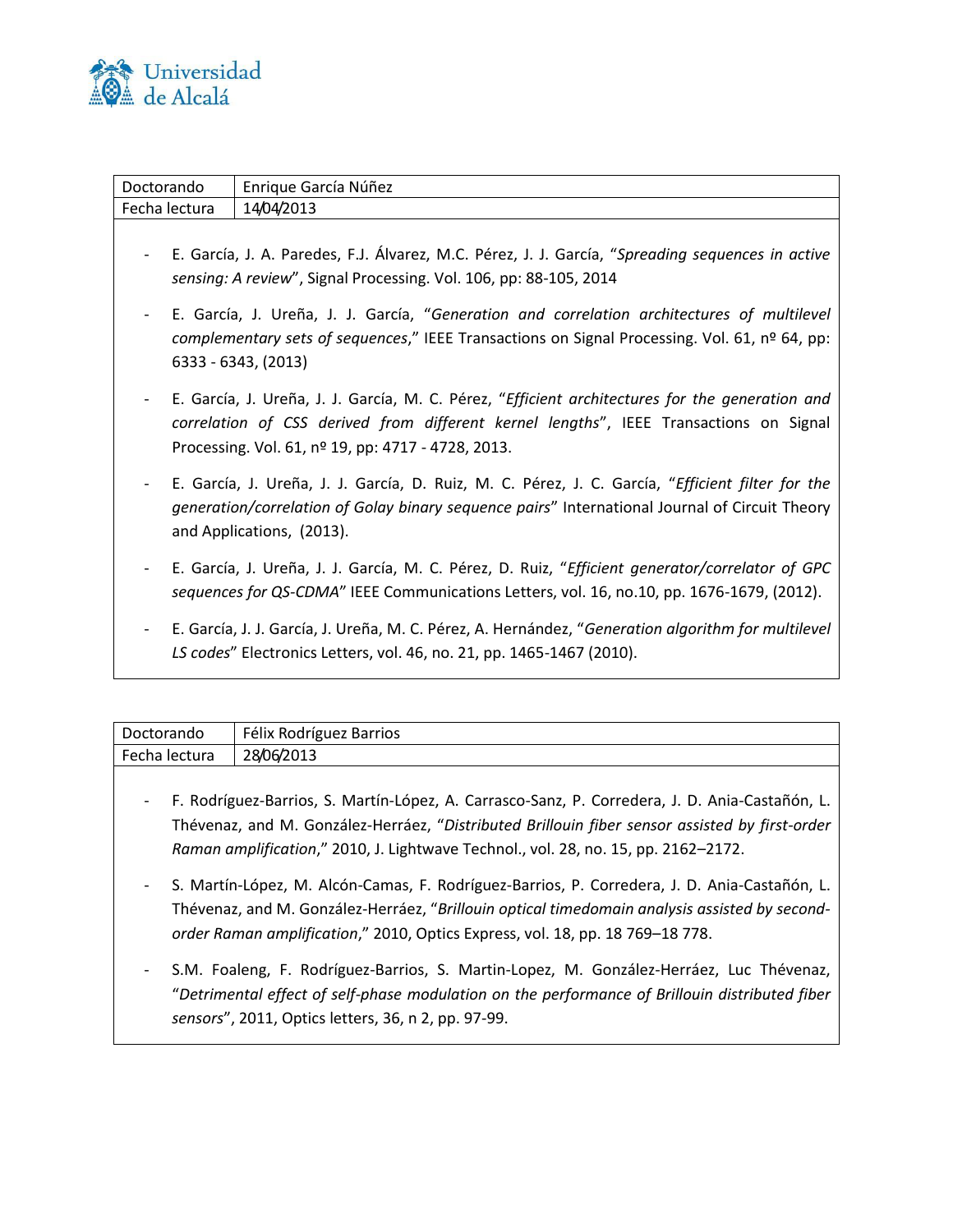

| Doctorando     | Ana Rodríguez Monter                                                                                                                                                                                                                                                                                                                                                                                                                                                                                                                                                                                                                                                                                         |
|----------------|--------------------------------------------------------------------------------------------------------------------------------------------------------------------------------------------------------------------------------------------------------------------------------------------------------------------------------------------------------------------------------------------------------------------------------------------------------------------------------------------------------------------------------------------------------------------------------------------------------------------------------------------------------------------------------------------------------------|
| Fecha lectura  | 9/07/2013                                                                                                                                                                                                                                                                                                                                                                                                                                                                                                                                                                                                                                                                                                    |
| -<br>-<br>242. | A. Rodríguez, F. Huerta, E. Bueno, and F. J. Rodríguez, "Analysis and Performance Comparison of<br>Different Power Conditioning Systems for SMES-Based Energy Systems in Wind Turbines".<br>Energies, vol. 6, Mar. 2013, pp. 1527-1553.<br>A. Rodríguez, Emilio J.Bueno, A. Mayor, F.J. Rodríguez, A.García-Cerrada, "Voltage support<br>Provided by STATCOM in Unbalanced Power Systems", Energies 2014, 7(2), 1003-1026<br>A. Rodríguez, Emilio J. Bueno, A. García-Cerrada, F.J. Rodríguez, F.M. Sánchez, "Detailed<br>Analysis of the implementation of frequency-adaptive resonant and repetitive current<br>controllers for grid-connected converters". Electric Power System Research 116 (2014) 231- |

| Doctorando    | Ahmed M. Wefky                                                                                                                                                                                                                                                                         |
|---------------|----------------------------------------------------------------------------------------------------------------------------------------------------------------------------------------------------------------------------------------------------------------------------------------|
| Fecha lectura | 9/09/2013                                                                                                                                                                                                                                                                              |
|               | A. Wefky, F. Espinosa, J.A. Jiménez, E. Santiso, J.M. Rodríguez, A. J. Fernández. "Alternative<br>Sensor System and MLP Neural Network for Vehicle Pedal Activity Estimation" (2010). Sensors-<br>Basel 2010, 10(4), 3798-3814.                                                        |
|               | A. Wefky, F. Espinosa, A. Prieto, J.J. García and C. Barrios. "Comparison of neural classifiers for<br>vehicles gear estimation" (2011). Applied Soft Computing, 11(4), 3580-3599 (2011).                                                                                              |
|               | A. Wefky, F. Espinosa, L. de Santiago, P. Revenga, J.L. Lázaro and M. Martínez. "Electrical drive<br>radiated emissions estimation in terms of input control using extreme learning machines"<br>(2012). Mathematical problems in engineering. Hindawi, 2012                           |
|               | A. Wefky, F. Espinosa, L. de Santiago, A. Gardel, P. Revenga and M. Martínez. "Modeling<br>Radiated Electromagnetic Emissions of Electric Motorcycles in terms of Driving Profile using<br>MLP Neural Network" (2013). Progress in Electromagnetics Research -PIER- vol. 135, 231-244. |
|               | Wefky E Esninosa E Leferink A Gardel and R Vogt-Ardatiew "On-road Magnetic Emissions                                                                                                                                                                                                   |

Wefky, F. Espinosa, F. Leferink, A. Gardel and R. Vogt-Ardatjew. "On-road Magnetic Emissions Prediction of Electrical Cars in Terms of Driving Dynamics Using Neural Network" (2013). Progress in Electromagnetics Research –PIER, vol. 139, 671-687.

| Doctorando    | Fernando Herranz Cabrilla                                                                     |
|---------------|-----------------------------------------------------------------------------------------------|
| Fecha lectura | 23/09/2013                                                                                    |
|               |                                                                                               |
|               | - F. Herranz, A. Llamazares, E. Molinos, M. Ocaña and M. A. Sotelo, "WiFi SLAM algorithms: an |

- *experimental comparison*", Robotica, (2014)
- F. Herranz, M. Ocaña, L. M. Bergasa, N. Hernández, Á. Llamazares, C. Fernández, "*Mapping*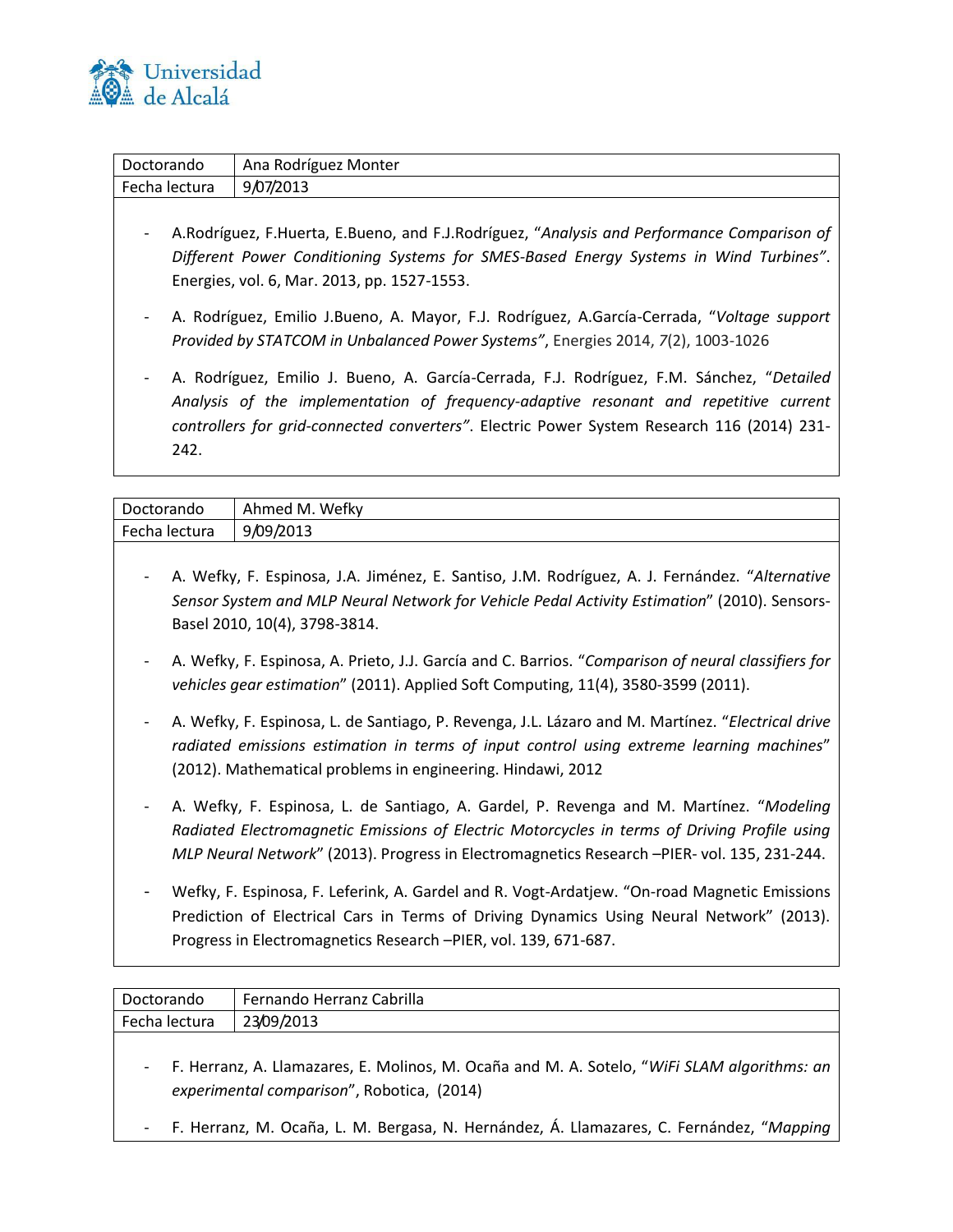

3933 (2017)

*Based on a Noisy Range-Only Sensor*", Computer Aided Systems Theory – EUROCAST 2011 Lecture Notes in Computer Science Volume 6928, pp 420-425, (2012)

J. Alonso, M. Ocaña, N. Hernández, F. Herranz, Á. Llamazares, M.A. Sotelo, L.M. Bergasa, L. Magdalena, "*Enhanced WiFi localization system based on Soft Computing techniques to deal with small-scale variations in wireless sensors*", Applied Soft Computing, Volume 11, Issue 8, Pages 4677-4691, (2011)

| Doctorando    | Mario Rizo Morente |
|---------------|--------------------|
| Fecha lectura | 24/10/2013         |

- F.A.S. Neves, H.E.P. de Souza, F. Bradaschia, M.C. Cavalcanti, M. Rizo and F.J. Rodriguez, "*A space-vector discrete fourier transform for unbalanced and distorted three-phase signals"*. IEEE Transactions on Industrial Electronics, vol. 57, no. 8, 2010.
- F.A.S. Neves, M.C. Cavalcanti, H.E.P de Souza, F. Bradaschia, E.J. Bueno, M. Rizo, "*A Generalized Delayed Signal Cancellation Method for Detecting Fundamental-Frequency Positive-Sequence Three-Phase Signals"*. IEEE Trans. On Power Delivery, vol. 25, no. 3, July 2010, pp. 1816-1825.
- M. Rizo, M. Liserre, E. Bueno, F.J. Rodríguez, F. Huerta, "*Universal wind turbine working in grid-connected and island operation modes"*. Mathematics and Computers in Simulation 91 (2013) 41-51.
- M. Rizo, M. Liserre, E. Bueno, F.J. Rodríguez, C. Girón, "*Voltage Control Architectures for the Universal Operation of DPGS".* IEEE Trans. On Industrial Informatics, vol. 11, no. 2, April 2015, pp. 313-321.
- M. Rizo, M. Liserre, E. Bueno, F.J. Rodríguez, A. Rodríguez, "*Distorsion Free-Saturators for Power converters Under Unbalanced Conditions"*. IEEE Trans. on Power Electronics, vol. 30, no. 6, June 2015, pp. 3364-3375.

| Doctorando    | Massimo Leonardo Filograno                                                                                                                                                                        |
|---------------|---------------------------------------------------------------------------------------------------------------------------------------------------------------------------------------------------|
| Fecha lectura | 28/11/2013                                                                                                                                                                                        |
|               | - M.L. Filograno, M. Pisco, A. Catalano, E. Forte, M. Aiello, C. Cavaliere, A. Soricelli, D. Davino, C.<br>Visone, A. Cutolo, A. Cusano, "Triaxial Fiber Optic Magnetic Field Sensor for Magnetic |
|               | Resonance Imaging". Journal of Lightwave Technology, 35 (18), art. no. 7967648, pp. 3924-                                                                                                         |

H.F. Martins, S. Martin-Lopez, P. Corredera, M.L. Filograno, O. Frazao, M. Gonzalez-Herraez, "*Phase-sensitive optical time domain reflectometer assisted by first-order raman amplification for distributed vibration sensing over >100 km*". Journal of Lightwave Technology, 32 (8), art.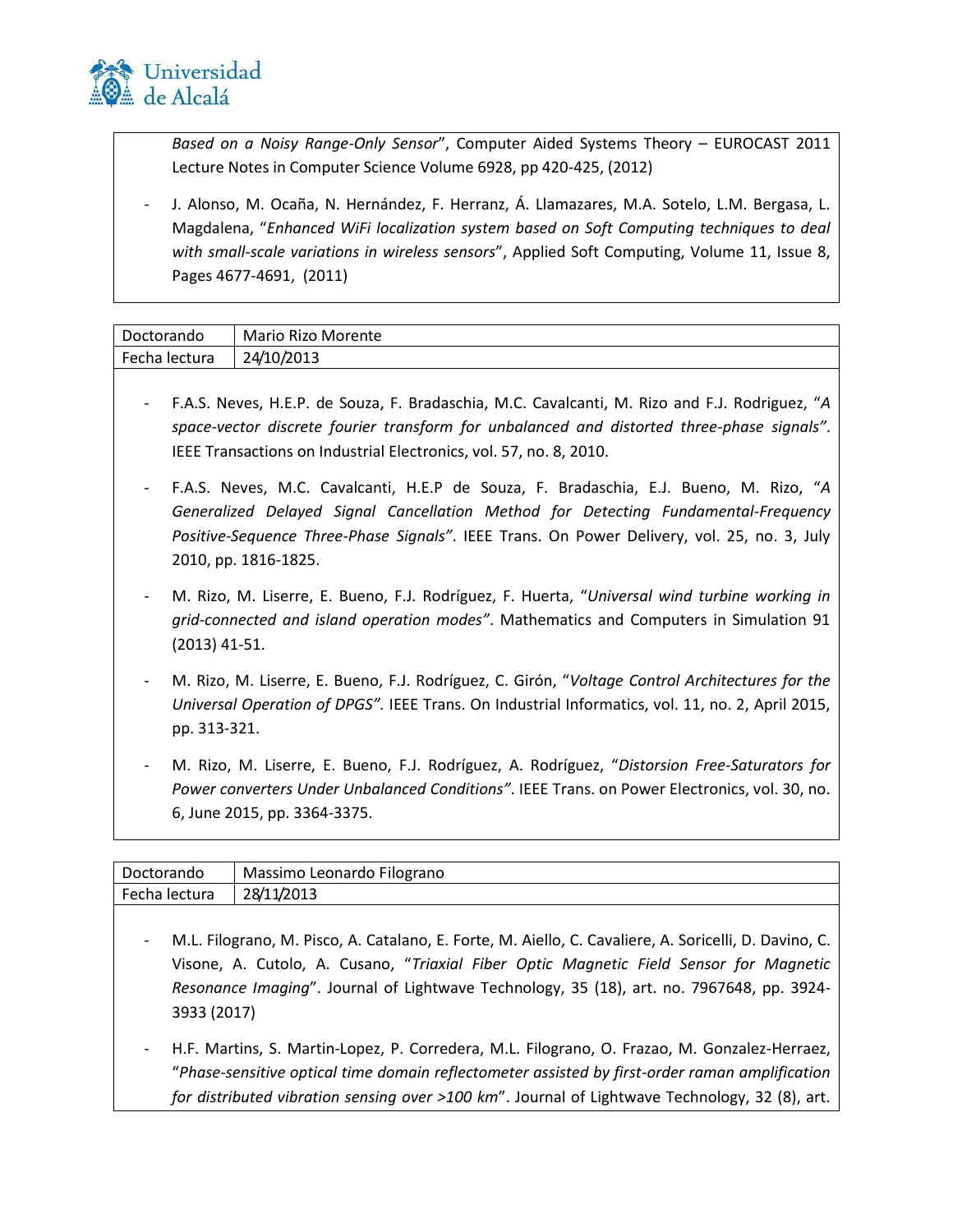

no. 6748011, pp. 1510-1518. (2014)

- M. Gonzalez-Herraez, M. Filograno, P. Corredera, A. Andres-Alguacil, M. Rodriguez-Plaza, "Fiber sensors for the high-speed railway environment".
- H.F. Martins, S. Martin-Lopez, P. Corredera, M.L. Filograno, O. Frazao, M. Gonzalez-Herraez, "*Coherent noise reduction in high visibility phase-sensitive optical time domain reflectometer for distributed sensing of ultrasonic waves*". Journal of Lightwave Technology, 31 (23), art. no. 6637057, pp. 3631-3637. (2013)
- M.L. Filograno, P. Corredera, M. Rodríguez-Plaza, A. Andrés-Alguacil, M. González-Herráez, "*Wheel flat detection in high-speed railway systems using fiber bragg gratings".* IEEE Sensors Journal, 13 (12), art. no. 6563101, pp. 4808-4816 (2013)
- M.L. Filograno, P. Corredera Guillén, A. Rodríguez-Barrios, S. Martin-López, M. Rodríguez-Plaza, A. Andrés-Alguacil, M. González-Herráez, "*Real-time monitoring of railway traffic using fiber Bragg grating sensors*". IEEE Sensors Journal, 12 (1), art. no. 5741703, pp. 85-92. (2012)

| l Doctorando  | María Concepción Pulido de Torres |
|---------------|-----------------------------------|
| Fecha lectura | 3/12/2013                         |
|               |                                   |

- C. Pulido, Ó. Esteban, "*Improved fluorescence signal with tapered polymer optical fibers under side-illumination*" (2010) Sensors and Actuators B. Chemical 146, pp. 190-194
- C. Pulido, Ó. Esteban, "*Multiple fluorescence sensing with side-pumped tapered polymer fiber*" (2011) Sensors and Actuators B. Chemical 157, pp. 560-564
- C. Pulido, Ó. Esteban, "*Tapered polymer optical fiber oxygen sensor based on fluorescencequenching of an embedded fluorophore*" (2013) Sensors and Actuators B. Chemical 184, pp. 64-69

| Doctorando    | Daniel Cruz Cavalieri                                                                                  |
|---------------|--------------------------------------------------------------------------------------------------------|
| Fecha lectura | 5/12/2013                                                                                              |
|               |                                                                                                        |
|               | - D. Cavalieri, M. Sarcinelli-Filho, T. Bastos-Filho, S.E. Palazuelos-Cagigas, "Combination of         |
|               | Languerano Aledele fer Werd Dredistion, An Europential Annuarab <sup>y</sup> JEEE/ACAA Troppentione on |

- *Language Models for Word Prediction: An Exponential Approach*". IEEE/ACM Transactions on Audio, Speech, and Language Processing, v. 24, p. 1-1, (2016)
- D.C. Cavalieri, T.F. Bastos-Filho, S.E. Palazuelos-Cagigas, M. Sarcinelli-Filho, "*On Combining Language Models to Improve a Text-based Human-machine Interface".* International Journal of Advanced Robotic Systems (ISSN 1729-8806), p. 1-14, 2015.
- D.C. Cavalieri, T.F. Bastos-Filho, M. Sarcinelli-Filho, S.E. Palazuelos-Cagigas, J. Macías Guarasa, J.L. Martín-Sánchez, "*A Part-of-Speech Tag Clustering for a Word Prediction System in*